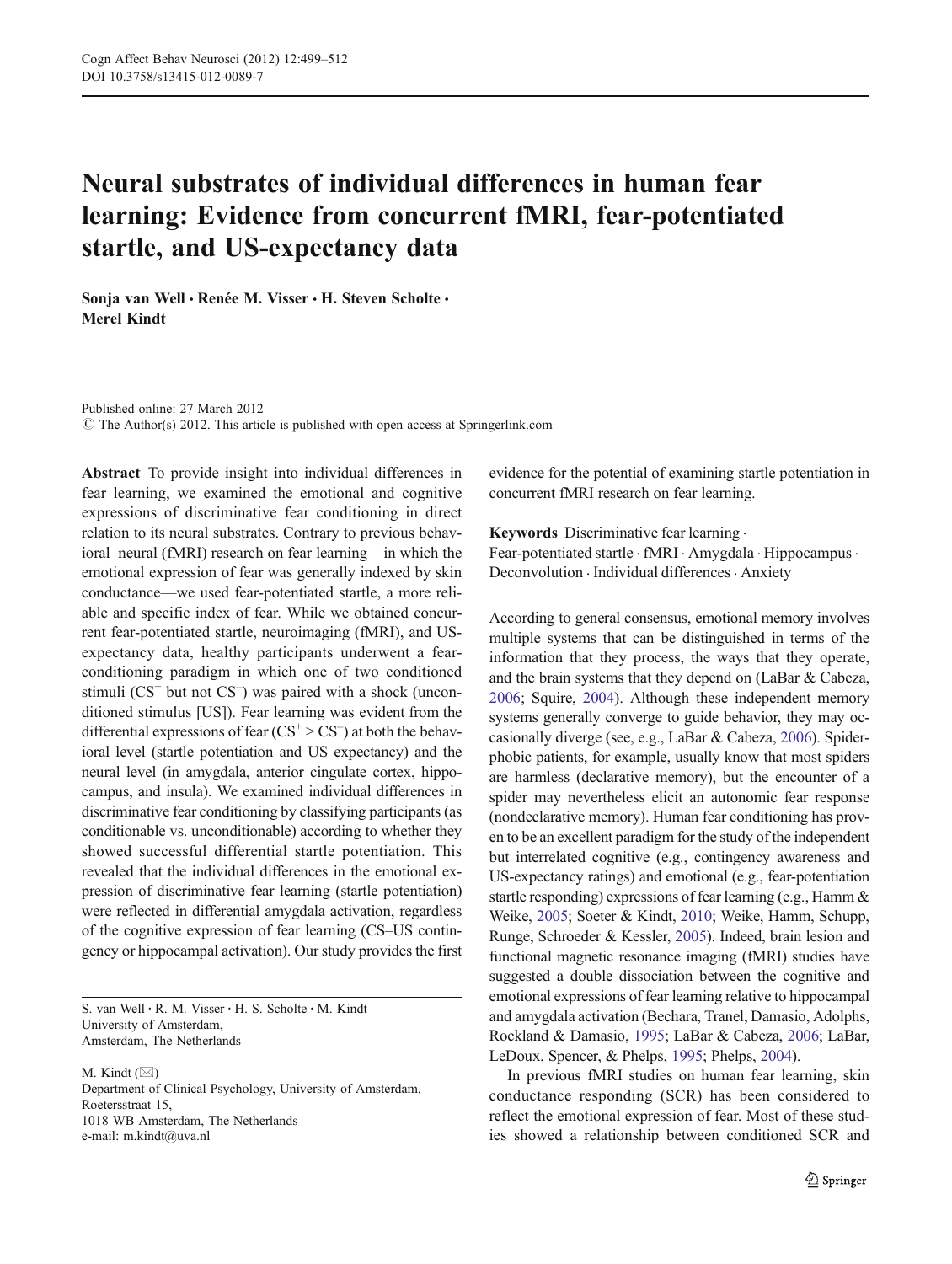amygdala activity (e.g., Cheng, Knight, Helmstetter, & Smith, [2006;](#page-11-0) Cheng, Richards, & Helmstetter, [2007](#page-11-0); Knight, Nguyen, & Bandettini, [2005](#page-12-0); LaBar, Gatenby, Gore, LeDoux, & Phelps, [1998\)](#page-12-0). There are, however, indications that SCR is a less specific and less reliable index of autonomic fear responding than is startle eyeblink potentiation (measured by electromyography [EMG]). In fact, behavioral studies have suggested that startle potentiation dissociates more strongly from the cognitive expression of fear learning than does SCR (e.g., Hamm & Weike, [2005](#page-11-0); Soeter & Kindt, [2010;](#page-12-0) Weike et al., [2005](#page-13-0)). In addition, neuroimaging studies have shown that startle potentiation taps directly into the amygdala (Davis, [2006\)](#page-11-0), whereas the amygdala seems to modulate but does not uniquely generate SCR (e.g., Critchley, Melmed, Featherstone, Mathias, & Dolan, [2002](#page-11-0); Fredrikson, Furmark, Tillfors Olsson, Fischer, Andersson & Langstrom, [1998](#page-11-0); Nagai, Critchley, Featherstone, Trimble, & Dolan, [2004\)](#page-12-0).

Nevertheless, to the best of our knowledge, previous fMRI research on human fear conditioning has never incorporated concurrent measures of EMG startle potentiation as an index of autonomic fear responding. Researchers may have avoided recording EMG startle potentiation during scanning due to technical difficulties. That is, radio frequency pulses and changing magnetic field gradients during imaging induce large artifacts on the EMG signal and, likewise, the EMG equipment may interfere with the quality of the magnetic resonance images. However, with the use of MRI-compatible equipment, the acquisition of electroencephalographic (EEG) or EMG data (i.e., recordings based on similar principles) during scanning seems to induce artifacts on imaging data that are of minimal magnitude (see, e.g., Bonmasser, Hadjikhani, Ives, Hinton, & Belliveau, [2001;](#page-11-0) Krakow, Allen, Symms, Lemieux, Josephs & Fish, [2000;](#page-12-0) van Duinen, Zijdewind, Hoogduin, & Maurits, [2005\)](#page-13-0). Furthermore, at present, numerous methods have been proposed and validated that (a) effectively remove fMRI artifacts from simultaneously obtained EMG or EEG recordings (e.g., Allen, Josephs, & Turner, [2000](#page-11-0); for a review, see, e.g., Grouiller, Vercueil, Krainik, Segebarth, Kahane & David, [2007;](#page-11-0) Laufs, Daunizeau, Carmichael, & Kleinschmidt, [2008](#page-12-0)) or (b) efficiently acquire EMG or EEG recordings during short intervals in-between scans, when the MRI scanner is not collecting data (e.g., Heller, Greischar, Honor, Anderle, & Davidson, [2011;](#page-12-0) Liu, Dai, Elster, Sahgal, Brown & Yue, [2000\)](#page-12-0). Therefore, we assumed that the concurrent recording of fMRI and EMG startle potentiation is a technical challenge that should be feasible.

In sum, given the surplus value of startle potentiation as an index of autonomic fear learning, we obtained simultaneous startle potentiation (EMG), neuroimaging (fMRI), and USexpectancy data using a differential fear-conditioning paradigm, in which one of two fear-relevant, visual conditioned stimuli (CS+ but not CS– ) is paired with an aversive unconditioned stimulus (US). In this way, we aimed to examine the emotional

expression of discriminative fear conditioning in concurrent relation to its cognitive expression and underlying neural networks. First, we tested whether discriminative fear learning would be evident in differential fear-potentiated startle responding, as well as in differential stimulus activation within the amygdala (e.g., Phelps, [2004](#page-12-0)).

Moreover, a growing body of research has focused on individual differences in human fear learning (for fMRI studies, see, e.g., Dunsmoor, Prince, Murty, Kragel, & LaBar, [2011;](#page-11-0) Hartley, Fischl, & Phelps, [2011;](#page-11-0) Indovina, Robbins, Núñez-Elizalde, Dunn, & Bishop, [2011](#page-12-0); for genetic studies, see, e.g., Hajcak, Castille, Olvet, Dunning, Roohi & Hatchwell, [2009](#page-11-0); Lonsdorf, Weike, Golkar, Schalling, Hamm & Ohman, [2010](#page-12-0)). We further examined individual differences in human discriminative fear learning and tested whether successful versus unsuccessful discriminative startle potentiation would be reflected, respectively, in normal versus impaired stimulus differentiation within the amygdala.

Furthermore, in human fear-conditioning research, multiple indices of the behavioral expression of fear (US expectancy, SCR, and startle potentiation) are usually obtained for reasons of cross-validation. Although it has long been recognized that independent indices of fear learning do not always converge (e.g., Hodgson & Rachman, [1974](#page-12-0)), the implications of this divergence for the understanding of pathological fear have never been considered. To provide additional insight into the divergence between emotional and cognitive expressions of fear learning, we examined whether neural substrates (i.e., amygdala and hippocampus) would support our simultaneously obtained behavioral data (i.e., startle potentiation and US expectancy).

# Method

## Participants

We obtained simultaneous EMG, US-expectancy, and fMRI recordings from 40 healthy undergraduate students (14 men, 26 women) between the ages of 18 and 29 years ( $M = 22.4$ ,  $SD = 2.6$ ). All participants were right-handed, had previous experience with fMRI scanning, reported no history of psychiatric or neurological disorders, and reported no current use of any psychoactive medication.

The ethical committee of the University of Amsterdam approved the study protocol. All participants signed informed consent and were paid for their participation.

# Stimuli

## Conditioned stimuli

To gain ecological validity, we used fear-relevant stimuli. Two pictures of spiders served as the CSs (IAPS numbers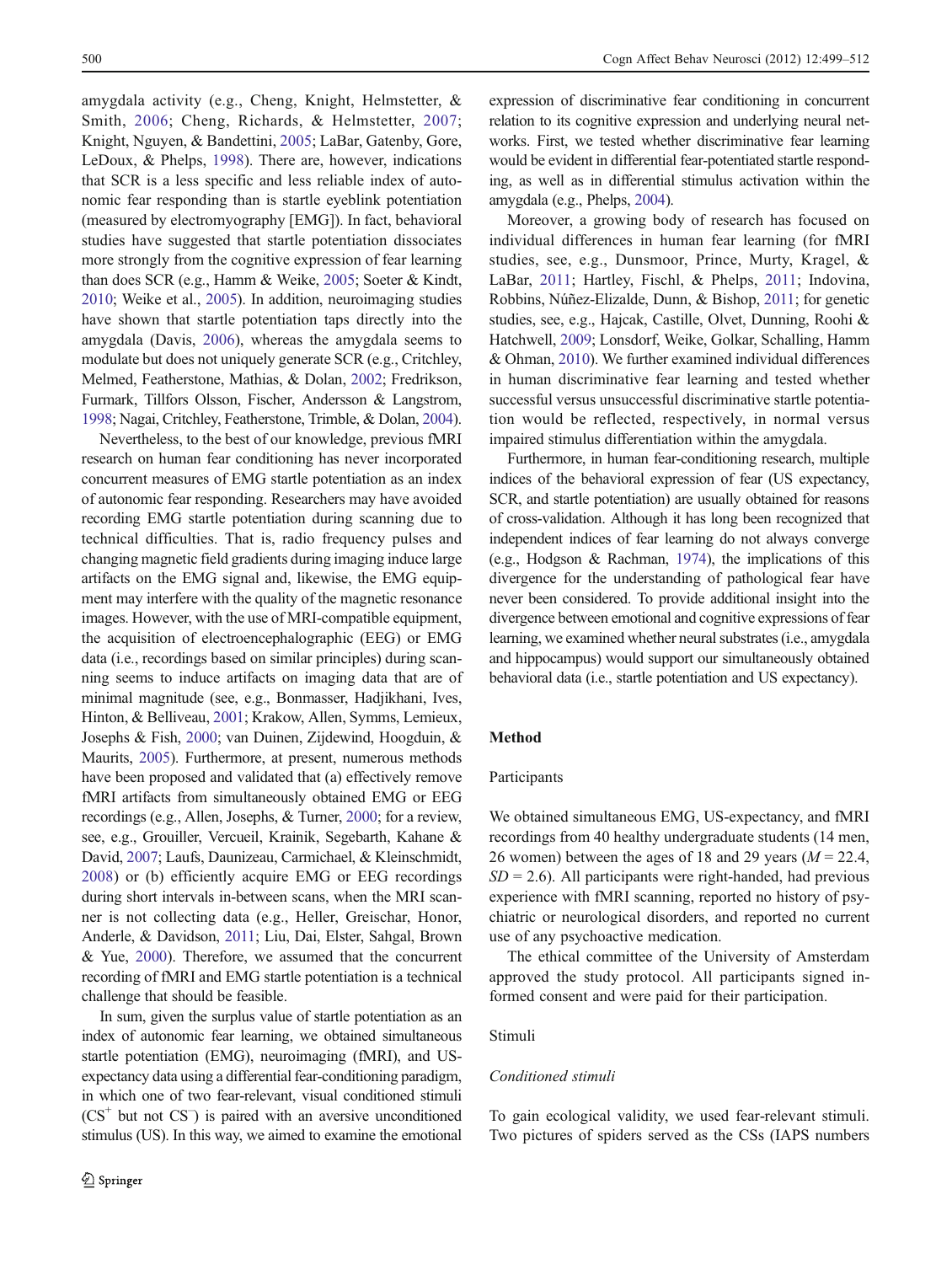1200 and 1201; Lang, Bradley, & Cuthbert, [2005\)](#page-12-0). Both images depicted (different) spiders and were back-projected for 10 s onto a translucent screen placed at the foot of the scanner table. Participants viewed the images by means of a mirror attached to the head coil. One of the images  $(CS<sup>+</sup>)$ was followed by the US (using 75% reinforcement), whereas the other image (CS<sup>-</sup>) was never followed by the US. Assignment of the images as  $CS<sup>+</sup>$  and  $CS<sup>-</sup>$  was counterbalanced.

# Unconditioned stimulus

The US was a 2-ms aversive electrical stimulation delivered to the participant's right shinbone. The intensity of the shock was adjusted individually to a level defined by the participant as "uncomfortable, but not painful" (intensity range 8–48 mA,  $M = 23.9$ ,  $SD = 9.6$ ). Delivery of the shock was controlled by a Digitimer DS7A constant-current stimulator (Hertfordshire, U.K.) through a pair of Ag electrodes with a fixed interelectrode distance. Signa electrode gel (Parker Laboratories Inc., Orange, NJ) was applied as an electrolyte. The electrode leads were grounded through a radio frequency filter.

## Fear-potentiated startle

The conditioned fear response was measured as potentiation of the acoustic startle reflex. The startle probe was an approximately 100-dB, 40-ms burst of broadband noise administered binaurally through headphones (MR-Confon Peltor Optimex, Magdeburg, Germany). The eyeblink component of the acoustic startle response was acquired via EMG measurements of the right orbicularis oculi muscle. Two 7-mm Ag/AgCl electrodes filled with electrolyte gel (Signa, Parker Laboratories Inc., Orange, NJ) were used. One electrode was positioned 1 cm below the pupil, whereas the other electrode was positioned 1 cm below the lateral canthus. To reduce common noise and to maintain electrically identical paths, a third, ground electrode was placed  $\pm 3$ cm below the orbicularis oculi pars orbitalis on an electrically neutral site. We used copper electrode leads with carbon current-limiting resistors (13 kΩ) serially connected between the lead and electrode to prevent possible warming of the electrodes in the scanner (Lemieux, Allen, Franconi, Symms, & Fish, [1997](#page-12-0)). The electrode leads were twisted in order to minimize gradient artifacts on the EMG recordings and were connected to a battery-powered MRI-compatible amplifier (SD MRI 64, Mircomed, Italy) placed outside the scanner bore. Via an optical fiber, EMG signals were then transmitted to the recording computer outside the scanner room. The data were sampled at 2048 Hz and recorded using the SystemPLUS software (Micromed, Italy).

The raw EMG data set was offline corrected for scanner artifacts using the Brain Vision Analyzer software (version

1.05, Brain Products GmbH, Munich, Germany). First, each EMG data file was up-sampled to 20480 Hz and slice volumes were aligned (for synchronizing the clocks of the EMG and fMRI devices). Thereafter, gradient and pulse artifacts were removed, according to the algorithm proposed by Allen et al. ([2000\)](#page-11-0), by subtracting an artifact template from the EMG data using a baseline-corrected sliding average of 25 consecutive volumes. Each corrected EMG signal was then down-sampled to the initial sampling frequency (2048 Hz) and low-pass filtered (512 Hz) to reduce residual scanner artifacts. In addition, a 50-Hz notch filter was applied. Visual inspection of the raw and corrected EMG data indicated that the average template subtraction method was effective in removing MRI artifacts from the EMG signal (see Fig. [1a and b\)](#page--1-0). Subsequently, to compute fearpotentiated startle responses, peak amplitudes were identified from the corrected EMG data over the period of 200 ms following startle probe onset by using the home-built VSRRP98 software (VSRRP98: www.test.uva.nl/ozi\_ psychology/index.php?Page=Software). To adjust for between-participants differences in startle responsivity, startle responses were converted to  $t$  scores, within participants for each day separately. Finally, missing data ( $M = 5.6\%$ ,  $SD = 6.6\%$ ) were replaced by using the linear-trend-atpoint method.

## US expectancy

Participants rated the likelihood of US delivery on a 3-point scale anchored with  $-1$  (no shock), 0 (maybe shock), and 1 (certainly shock) using an MRI-compatible response box. They were instructed to rate the US expectancy on each trial and to respond within 5 s after stimulus onset.

#### Neuroimaging

Imaging was conducted using a 3-T MRI scanner (Philips, Intera) with a standard eight-channel head coil. While participants were subjected to the differential fear-conditioning paradigm, whole-brain blood-oxygenation-level-dependent MRI images were acquired (GE-EPI,  $TR = 2,120$  ms,  $TE =$ 30 ms, FA =  $80^{\circ}$ , FOV = 220 mm, matrix =  $96 \times 96$ , slice thickness =  $3$  mm;  $37$  axial slices sequentially acquired). Additionally, to allow for anatomical localization of functional activation, a T1-weighted anatomical image was obtained for each participant (TR = 9 ms, TE = 3.5 ms, FA =  $8^\circ$ , FOV =  $232 \times 170$  mm, matrix =  $256 \times 256$ , slice thickness = 1 mm; 170 coronal slices sequentially acquired).

The imaging data were further processed and analyzed using FSL (FMRIB's Software Library: www.fmrib.ox.ac.uk/ fsl) and MATLAB (The MathWorks, Natick, MA) software. First, functional images were motion corrected (MCFLIRT; Jenkinson, [2002](#page-12-0)), slice-time corrected (Fourier-space time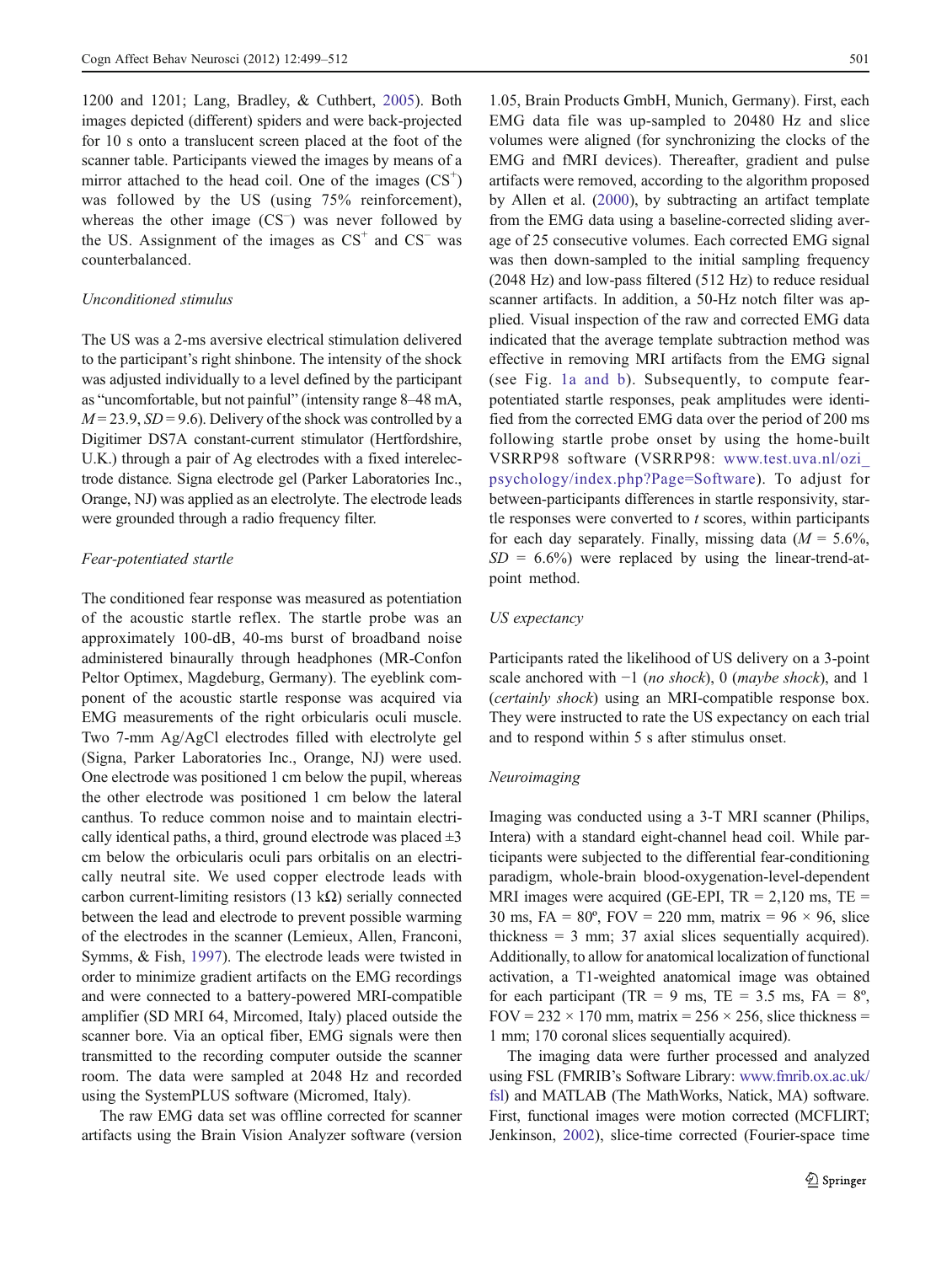Fig. 1 Electromyographic (EMG) traces, along with a schematic representation of the stimulus presentation during scanning. The upper panels show typical EMG recordings before (a) and after (b) magnetic resonance imaging artifact correction. The lower panels illustrate the presentation of the conditioned stimulus (CS), the unconditioned stimulus (US), and the startle probe (panels c, d and e, respectively) and indicate the start of the acquisition of a brain volume (f)



series phase-shifting), spatially smoothed (5-mm full-width-athalf-maximum Gaussian kernel), and high-pass filtered (cutoff  $= 100$  s). Structural images were brain extracted (BET; Smith, [2002\)](#page-12-0). Subsequently, for each participant, functional images were aligned to the structural image and transformed, on the basis of this structural image, to standard Montreal Neurological Institute (MNI) space using a 12-degree-of-freedom affine registration followed by nonlinear warping. Thereafter, functional MRI data were analyzed using deconvolution analyses (Glover, [1999\)](#page-11-0). For each stimulus type (i.e.,  $CS^+$  or CS– ), we obtained hemodynamic response functions. To be able to separate neural activation in response to the  $CS<sup>+</sup>$  from activation evoked by the US, the reinforced (75%) as well as the unreinforced  $(25\%) \text{CS}^+$  trials were included in the deconvolution analyses. From the obtained hemodynamic time courses, peak activation was determined and the area under the curve (AUC) was calculated across an 8-s window (i.e., 3– 10 s after stimulus onset). We used both parameters as indexes of the response magnitude produced by each stimulus type. AUC values might be more sensitive to overall differences in neural activity, whereas the peak values might be more sensitive to differences related to the shape of the hemodynamic response curve.

We restricted our analyses to a set of a-priori-defined regions of interest (ROIs). The amygdala, anterior cingulate cortex (ACC), and insula were selected on the basis of their central role in human fear conditioning (for a review, see Sehlmeyer, Schöning, Zwitserlood, Pfleiderer, Kircher, Arolt & Konrad, [2009](#page-12-0)), whereas the hippocampus was selected for its recognized role in contingency learning (e.g., Knight, Smith, Cheng, Stein, & Helmstetter, [2004\)](#page-12-0). The amygdala is presumably critically involved in the acquisition and expression of conditioned fear (Kim & Jung, [2006\)](#page-12-0). To allow for possible hemispheric lateralization effects (Baas, Aleman, & Kahn, [2004;](#page-11-0) Baker & Kim, [2004](#page-11-0)), we analyzed left and right volumes separately for the amygdala, hippocampus, and insula. We were further interested in the rostral-versus-dorsal division of the ACC, as these two distinct areas have been associated with emotional and cognitive processing, respectively (Bush, Luu, & Posner, [2000](#page-11-0)). The subcortical ROIs (amygdala and hippocampus) were anatomically defined (left and right) using the Harvard–Oxford subcortical structural atlas (as implemented in FSL). To reduce noise in the cortical ROIs (ACC and insula), we created 16-mm (diameter) spheres centered around peak coordinates based on meta-analytic reviews (for dorsal ACC,  $x = 4$ ,  $y = 14$ ,  $z = 36$ ; for rostral ACC,  $x = -2$ ,  $y = 44$ ,  $z = 20$  [Bishop, Duncan, Brett, & Lawrence, [2004\]](#page-11-0); for left/right anterior insula,  $x = -40/40$ ,  $y = 16$ ,  $z = -6$  [Mechias, Etkin, & Kalish, [2010\]](#page-12-0)). All coordinates are reported in MNI standard space. To correct for multiple testing (eight ROIs), we used false discovery rate (FDR  $\leq$  5%) control (Benjamini & Hochberg, [1995\)](#page-11-0).

## Subjective assessment

The following subjective assessments on the participant and US characteristics were obtained to explore potential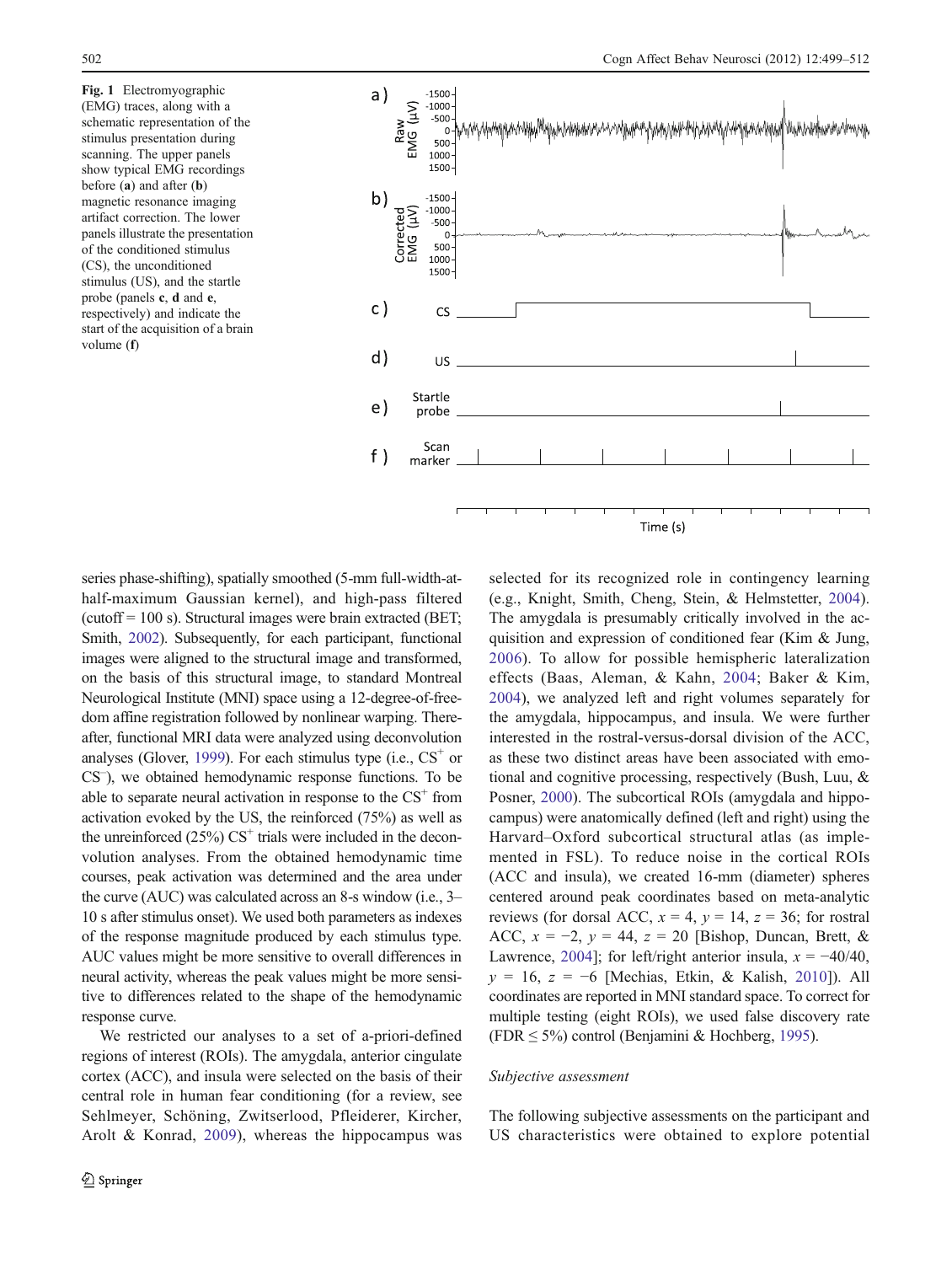differences between conditionable and unconditionable participants. The Anxiety Sensitivity Index (ASI; Peterson & Reiss, [1992](#page-12-0)) was used to assess participants' tendency to respond fearfully to anxiety-related symptoms. Their degrees of spider fear were assessed using the Spider Phobic Questionnaire (SPQ; Klorman, Weerts, Hastings, Melamed, & Lang, [1974\)](#page-12-0). Furthermore, trait anxiety was assessed using the State–Trait Anxiety Inventory (STAI; Spielberger, Gorsuch, & Lushene, [1970](#page-12-0)). In addition, participants were instructed to rate the US by means of the arousal and valence dimensions of the Self-Assessment Manikin (SAM; Bradley & Lang, [1994](#page-11-0)) using a 9-point Likert scale.

# Procedure

Outside the scanner room, the participants first completed the ASI and SPQ. After they had been familiarized with the spider images, they were instructed to look carefully at the images, as one of the images would most of the time be followed by the electrical stimulus, whereas the other image would never be followed by the electrical stimulus. Participants were further instructed to learn to predict the electrical stimulus and to give US-expectancy ratings for each stimulus within 5 s following stimulus onset.

Next, EMG and shock electrodes were attached, the intensity of the shock was set, and the participants were placed in the scanner. Foam pads were placed around participants' heads to minimize head movement during the scan. For attenuation of scanner noise as well as administration of the startle probes, the participants wore headphones.

Inside the scanner, participants were exposed to a differential fear-conditioning procedure with partial reinforcement. To reduce initial startle reactivity, fear acquisition was preceded by a habituation phase consisting of 10 startle probes presented alone (i.e., noise alone [NA] trials). During fear acquisition, both the  $CS^+$  and  $CS^-$  were presented eight times, with  $75\%$  of the  $CS<sup>+</sup>$  presentations being reinforced. US onset was delayed  $9.5$  s after  $CS<sup>+</sup>$  onset and coterminated with the  $CS<sup>+</sup>$  presentation. For each CS, a startle probe was presented 9 s after CS onset (see Fig. [1c](#page--1-0)–f for a graphical representation of a typical trial). The late onset of the US and startle probe minimized their effect on the neuroimaging data in response to the CS. In addition, eight NA trials were presented. Trial order (i.e., CS<sup>+</sup>, CS<sup>-</sup>, and NA) and intertrial interval (ITI) were quasirandom, such that no more than two consecutive trials or ITIs were of the same type. The ITIs varied between 15, 20, and 25 s  $(M = 20 \text{ s}).$ 

Outside the scanner room, participants completed the STAI-T and evaluated the US. Furthermore, to conclude the experiment, the participants were asked to indicate which image was followed by the shock during a

postexperimental interview, in order to assess participants' awareness of the CS–US contingency.

# Results

As a result of proper participant safety precautions, no adverse events took place during the concurrent acquisition of the startle potentiation, fMRI, and US-expectancy data. More specifically, none of the participants reported any warming of the EMG electrodes during scanning. The data from one participant were excluded from the EMG analyses due to incomplete EMG data acquisition (>25% missing values). In addition, the data of three participants were removed from the fMRI analyses due to recording problems  $(n = 1)$  or excessive head movements, defined as any sudden head movements exceeding half a voxel size (i.e., 1.5 mm;  $n = 2$ ). All of the hypotheses were tested one-tailed with a significance level of  $p < .05$ . Any remaining differences were tested two-tailed (and are labeled as such in the text).

#### Fear-potentiated startle

To examine fear acquisition, we compared differential fearpotentiated startle responding (CS<sup>+</sup> vs. CS<sup>-</sup>) during early acquisition (Trials  $1-2$ ) with that during late acquisition (Trials 7–8). Analyses of variance showed successful fear acquisition by a significant increase in the differential startle response  $(CS<sup>+</sup> vs. CS<sup>-</sup>)$  from early to late acquisition [Stimulus × Trial:  $F(1, 38) = 13.12, p < .001, \eta_p^2 = .26$ ]. Indeed, the fear-conditioned stimulus  $(CS<sup>+</sup>)$  elicited significantly more startle potentiation than did the control stimulus (CS<sup>-</sup>) during late acquisition  $[t(38) = 6.39, p < .001,$  $d = 1.03$ ], but not during early acquisition  $\lceil t(38) \rceil$ .

Subsequently, we classified participants according to whether they showed successful differential startle responding over the course of fear learning. Those participants who showed stronger fear-potentiated startle responses to the  $CS<sup>+</sup>$  than to the  $CS<sup>-</sup>$  during the second half of acquisition and for whom the differentiation between the CSs was stronger during the second than during the first half of acquisition were classified as conditionable ( $n = 24$ ). The remaining participants ( $n = 15$ ) were classified as unconditionable.

As a result of our classification, the conditionable participants differed from the unconditionable participants in fear acquisition [Stimulus  $\times$  Trial  $\times$  Group:  $F(1, 37) = 8.92$ ,  $p \le$ .01,  $\eta_p^2$  $\eta_p^2$  = .19; see Fig. 2]. That is, the conditionable participants showed successful fear acquisition, as indicated by a significant increase in differential startle potentiation  $(CS<sup>+</sup>)$ vs. CS– ) from early (Trials 1–2) to late (Trials 7–8) acquisition [Stimulus × Trial:  $F(1, 23) = 31.52, p < .001, \eta_p^2 = .58$ ], whereas the unconditionable participants showed no fear acquisition, as indicated by a lack of increased differential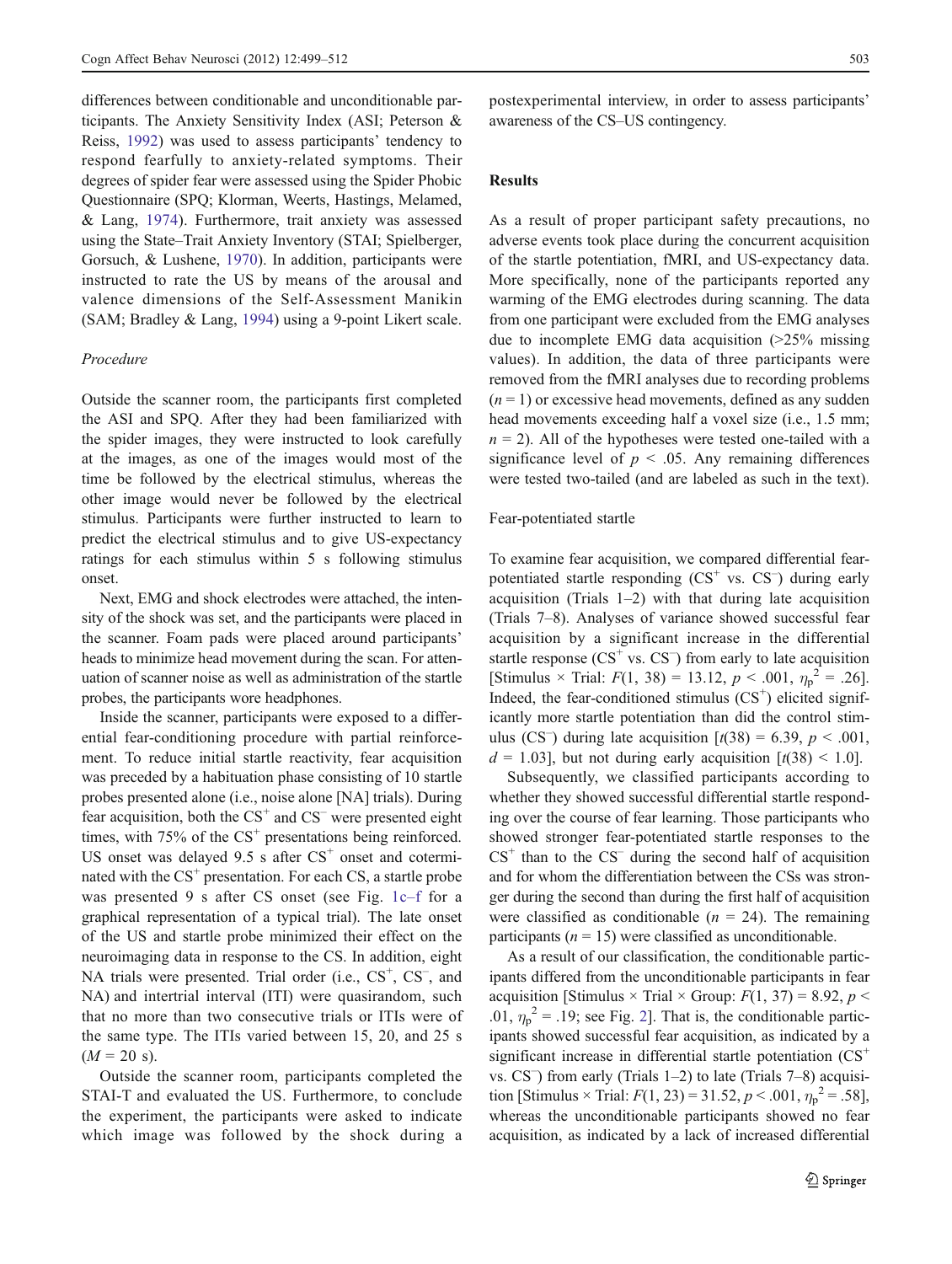# <span id="page-5-0"></span>a) Conditionable



Fig. 2 Startle potentiation in mean fear-potentiated startle responses  $(t \text{ score})$  to the fear-conditioned stimulus  $(CS<sup>+</sup>)$ , the control stimulus (CS<sup>-</sup>), and noise alone (NA) trials for the (a) conditionable ( $n = 24$ ) and (b) unconditionable ( $n = 15$ ) participants. Error bars depict standard errors of the means

startle potentiation over the course of training [Stimulus  $\times$ Trial:  $F(1, 14) < 1.0$ ].

Interestingly, the lack of discriminative fear learning in the unconditionable participants did not result from a reduction in startle potentiation to the fear-conditioned stimulus [CS<sup>+</sup>; Trial  $\times$  Group:  $F(1, 37) < 1.0$ ], but rather from prolonged startle responding to the control stimulus [CS<sup>-</sup>; Trial  $\times$  Group:  $F(1, 37) = 6.96, p < .05, \eta_p^2 = .16$ , as compared to the conditionable participants. More specifically, in contrast to the conditionable participants, who showed a reduction of startle potentiation from early to late acquisition to the CS<sup>–</sup>  $[t(23) = 5.29, p < .001, d =$ 1.09], the unconditionable participants did not show such a reduction in startle responding  $[t(14) < 1.3]$ . In fact, during late acquisition, the unconditionable participants showed a higher level of startle potentiation in response to the CS<sup>-</sup> than did their conditionable counterparts  $\lceil t(37) \rceil$ 2.94,  $p < 0.01$ ,  $d = 1.00$ ; see Fig. 2].

# Descriptives

In Table 1, we present the participant and US characteristics for the conditionable and unconditionable participants, separately. Relative to the conditionable group, participants in the unconditionable group reported significantly higher levels of anxiety sensitivity  $\left[t(37) = 2.23, p \le .05, \text{ two-} \right]$ tailed,  $d = 0.70$ ; see Table 1]. The conditionable and unconditionable participants did not differ in terms of trait anxiety, spider fear, self-selected US intensity level, or US evaluation [all  $ts(37) < 1.0$ ].

### US expectancy

Figure [3](#page-6-0) shows the US-expectancy data over the course of fear acquisition for both CSs separately. To analyze learning-related changes in CS–US contingency, the ordinal US-expectancy ratings were collapsed across the  $CS<sup>+</sup>$  and CS– into three categories: (1) aware of CS–US association (i.e.,  $CS^+$  = certainly shock and  $CS^-$  = no shock), (2) uncertain CS–US association (i.e.,  $CS^+$  = certainly shock and  $CS^-$  = maybe shock, or  $CS^+$  = maybe shock and  $CS^-$  = no shock), and (3) not aware of CS–US association (i.e., all remaining combinations of CS–US expectancies). Given that our ordinal data do not allow us to calculate the means over the first two and the last two acquisition trials (cf. startle data), we analyzed early versus late acquisition by

Table 1 Summary of participant and US characteristics by group

|                     | Conditionable<br>$(n = 24)$ |     | Unconditionable<br>$(n = 15)$ |           |
|---------------------|-----------------------------|-----|-------------------------------|-----------|
|                     | M                           | SD  | M                             | <b>SD</b> |
| <b>ASI</b>          | 7.9                         | 3.8 | 11.1                          | $5.3^*$   |
| STAI-T              | 35.1                        | 7.5 | 35.9                          | 8.7       |
| <b>SPQ</b>          | 4.9                         | 5.7 | 5.0                           | 6.0       |
| US intensity $(mA)$ | 24.7                        | 8.9 | 23.1                          | 11.0      |
| US evaluation       |                             |     |                               |           |
| <b>SAM Valence</b>  | 6.8                         | 0.9 | 6.9                           | 0.8       |
| <b>SAM Arousal</b>  | 3.9                         | 1.3 | 3.9                           | 1.2       |

ASI, Anxiety Sensitivity Index; STAI-T, State–Trait Anxiety Inventory: Trait scale; SPQ, Spider Phobia Questionnaire; US, unconditioned stimulus; SAM, Self-Assessment Manikin.  $p < .05$ .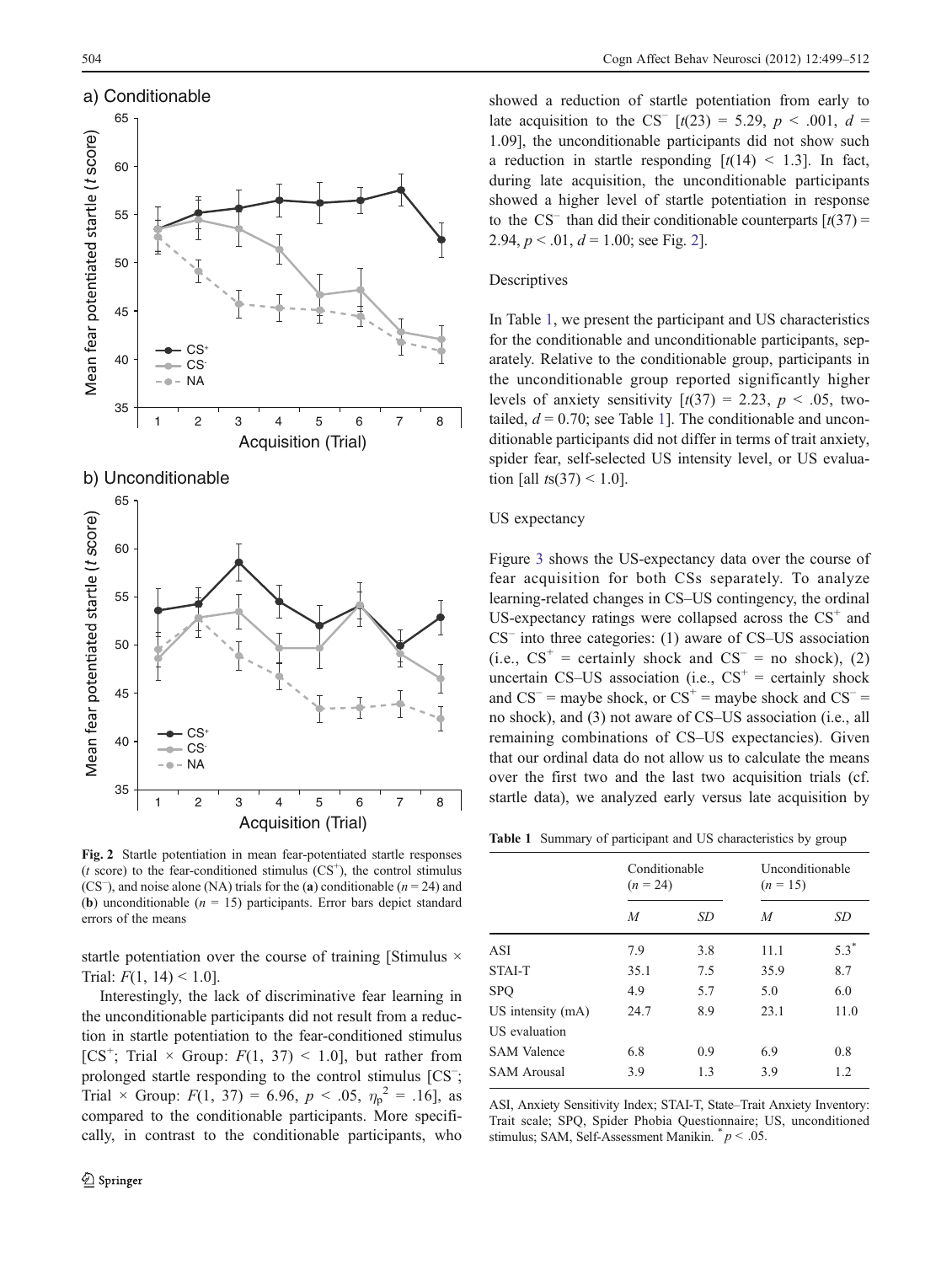<span id="page-6-0"></span>

Fig. 3 US-expectancy ratings: Percentages of responses in each of the three response categories (i.e., *certainly shock*, *maybe*, and *no shock*) for the  $(a)$  fear-conditioned  $(CS<sup>+</sup>)$  and  $(b)$  control  $(CS<sup>-</sup>)$  stimuli

comparing Trial 1 with Trial 8. As expected, the results of Friedman's test revealed a significant change in participants' CS–US expectancy between early and late acquisition  $[\chi^2(1, N = 40) = 34.0, p < .001, W = .85].$ 

Contrary to the fear-potentiated startle responses, Friedman's test on US-expectancy ratings revealed learningrelated changes not only for the conditionable group  $[\chi^2(1, \frac{1}{\chi^2(1, \frac{1}{\chi}))}]$  $N = 24$ ) = 21.0,  $p < .001$ ,  $W = .88$ ], but also for the unconditionable group  $[\chi^2(1, N = 15) = 12.0, p < .005,$  $W = .80$ ]. The majority of participants, in both the conditionable and the unconditionable groups, were unaware (87.5% and 60.0%, respectively) or uncertain (12.5% and 33.3%, respectively) about the CS–US association at early acquisition, but had learned the CS–US association at late acquisition (66.7% and 80.0%, respectively). Furthermore, a Mann– Whitney  $U$  test revealed that the US-expectancy ratings of the conditionable participants did not differ from those of the unconditionable participants at late acquisition  $(z < -1.0)$ . In addition, all participants were aware of the CS–US contingency, as assessed by means of the postexperimental interview.

# Neuroimaging

To examine discriminative neural activation in response to the fear-conditioned and control stimuli, we used deconvolution analyses. For each stimulus type, we obtained mean hemodynamic response curves over the course of fear

learning (Trials 1–8). A summary of the main neuroimaging findings is presented in Fig. [4](#page-8-0). This figure depicts ROI locations as well as hemodynamic response curves and peak responses to the  $CS^+$  and  $CS^-$  for the ACC (dorsal and rostral), right amygdala, right hippocampus, and insula (left and right). As can be seen, the response curves we obtained (see Fig. [4](#page-8-0)) resemble typical fMRI hemodynamic response time courses.

# CS activation

Peak In parallel with the behavioral data, the neuroimaging data showed successful fear conditioning, as indicated by overall differential peak activation (CS<sup>+</sup> vs. CS<sup>-</sup>; see Fig. [4\)](#page-8-0). All ROIs, except for the left hippocampus  $[ts(36) < 1.0]$ , revealed significantly higher peak values in the hemodynamic response curves evoked by the  $CS<sup>+</sup>$ , as opposed to the CS<sup>–</sup> [ts(36) = 1.90 to 4.27, ps < .05, d = 0.33 to 0.72; all effects survived FDR correction], with a trend significant effect for the left amygdala  $[t(36) = 1.63, p = .056,$  $d = 0.28$ ].

Mean (AUC) Similar to the peak effects, analyses on the mean AUCs revealed that the  $CS<sup>+</sup>$  elicited more activation than did the CS<sup>-</sup> within the dorsal ACC  $[t(36) = 3.63, p <$ .005,  $d = 0.64$ , FDR corrected]. The rostral ACC revealed a similar trend significant effect  $[t(36) = 1.47, p = .076, d =$ 0.25]. For the remaining ROIs, we found a lateralized pattern of differential AUC stimulus activation. Paired-samples t tests revealed significantly more activation to the  $CS^+$  than to the CS<sup>–</sup> within the right hippocampus  $[t(36) = 2.15, p <$ .05,  $d = 0.38$ ], and trends were found in the right amygdala and right insula  $[t(36) = 1.48, p = .074, d = 0.26,$  and  $t(36) =$ 1.49,  $p = 0.073$ ,  $d = 0.25$ , respectively], but not within the left hippocampus, left amygdala, or left insula [all  $ts(36) < 1.2$ ]. However, none of the right-sided effects survived FDR correction.

CS activation for the conditionable versus unconditionable participants

Peak Analyses of variance on CS peak activation showed a significant difference in stimulus differentiation for the conditionable participants relative to the unconditionable participants within the right amygdala [Stimulus  $\times$  Group:  $F(1, 34)$ ]  $0 = 5.59, p < 0.05, \eta_p^2 = 0.14$ , FDR corrected a similar trend in the left amygdala [Stimulus  $\times$  Group:  $F(1, 34) = 2.18$ ,  $p = .075$ ,  $\eta_p^2 = .06$ ]. Moreover, as expected, this group differentiation did not emerge for hippocampal activation [both left and right; Stimulus  $\times$  Group:  $Fs(1, 34) < 1.0$ ].

Follow-up  $t$  tests revealed that the conditionable participants differentiated between  $CS^+$  and  $CS^-$  presentation within the right and left amygdala  $[CS^+ > CS^-: t(21) =$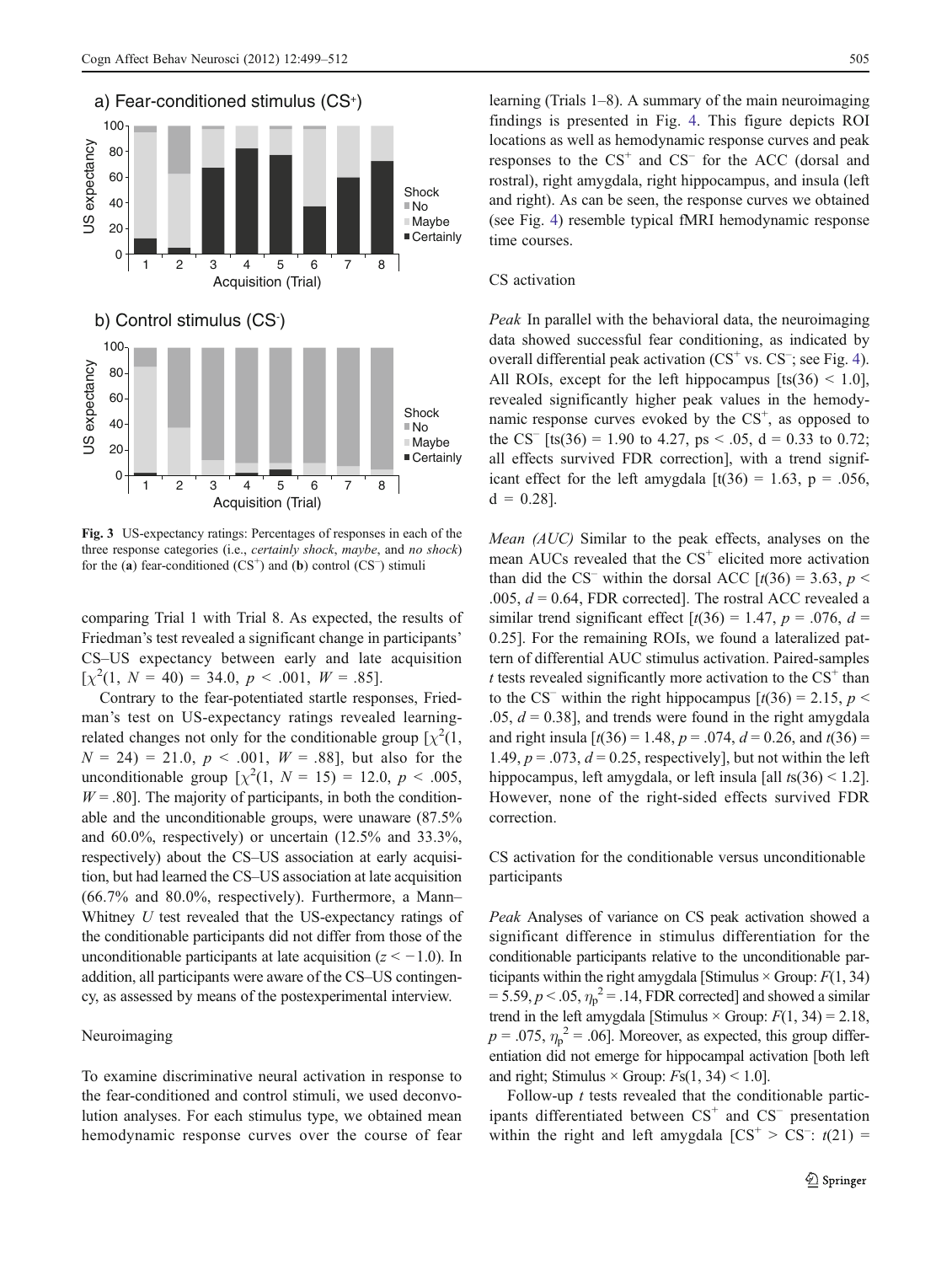

<sup>2</sup> Springer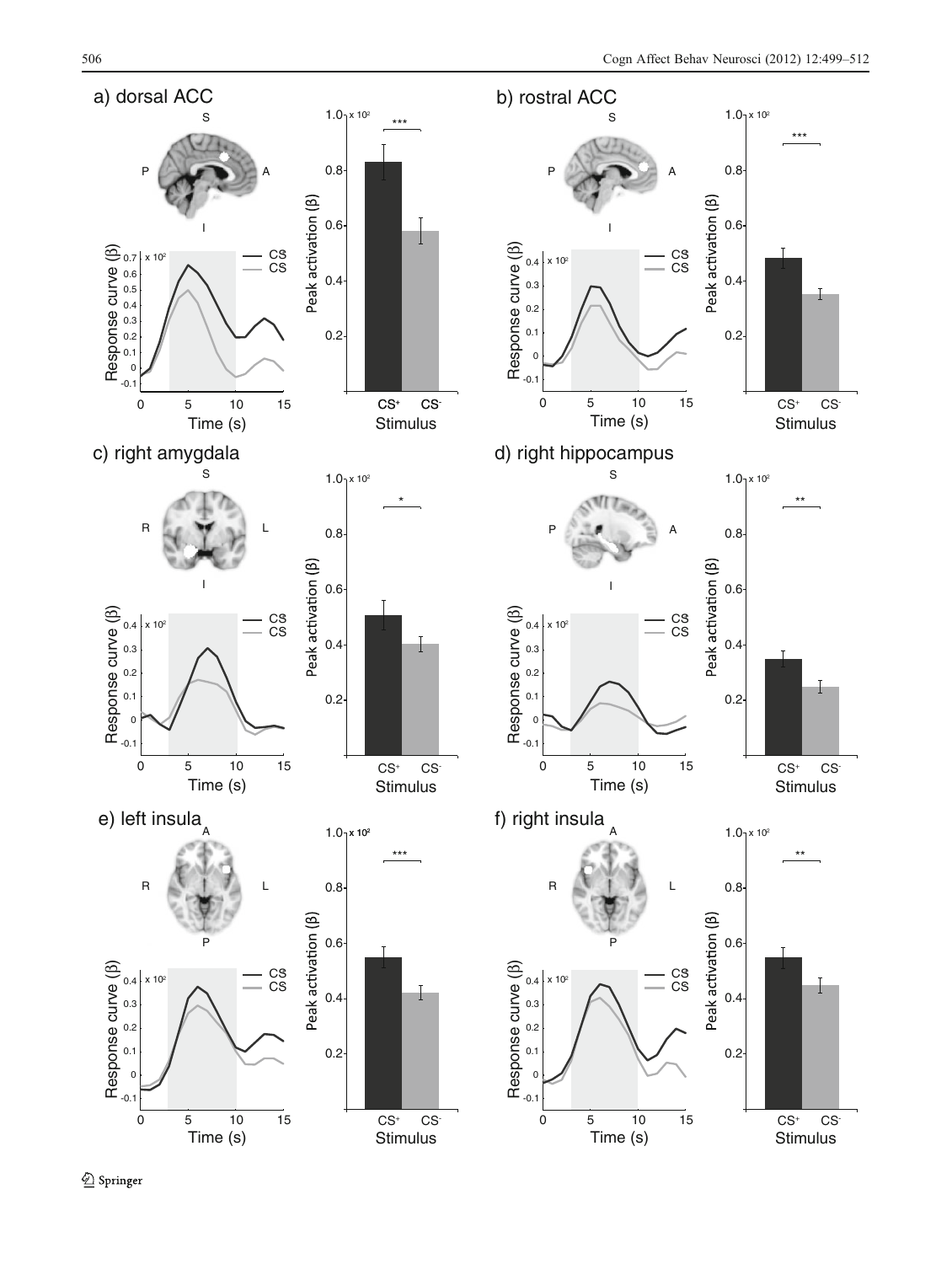<span id="page-8-0"></span>Fig. 4 Summary of the main neuroimaging findings in response to the fear-conditioned  $(CS<sup>+</sup>)$  and control  $(CS<sup>-</sup>)$  stimuli within the (a) dorsal anterior cingulate cortex (dorsal ACC;  $x = 4$ ,  $y = 14$ ,  $z = 36$ ), (b) rostral anterior cingulate cortex (rostral ACC;  $x = -2$ ,  $y = 44$ ,  $z = 20$ ), (c) right amygdala (x = 24, y = -2, z = -20), (d) right hippocampus (x = 28,  $y = -22$ ,  $z = -14$ ), (e) left insula ( $x = -40$ ,  $y = 16$ ,  $z = -6$ ), and (f) right insula ( $x = 40$ ,  $y = 16$ ,  $z = -6$ ). The coordinates are reported in MNI standard space. The upper left image in each panel shows the ROI location; the bottom left graph in each panel depicts the time courses of the hemodynamic responses (area under the hemodynamic response curve [AUC] calculated from 3 to 10 s after stimulus onset, as indicated by the gray area). The right graph in each panel shows peak activation. A, anterior; I, inferior; L, left; P, posterior; R, right; S<sub>2</sub>, superior. \*\*\*  $p \le 0.001$ , false discovery rate (FDR) corrected.  $*^{*}p < .01$ , FDR corrected.  $*^{*}p < .05$ , FDR corrected

2.82,  $p < .01$ ,  $d = 0.77$ , and  $t(21) = 1.87$ ,  $p < .05$ ,  $d = 0.44$ , respectively], whereas the unconditionable participants did not [both  $ts(13) < 1.0$ ]. Moreover, the conditionable and unconditionable participants showed similar levels of right amygdala peak activation on the  $CS^+$  [t(34) < 1.1], but differed on the CS<sup>–</sup> [t(34) = 2.56, p < .05, two-tailed, d = 0.85]. In fact, the CS– , the stimulus that should signal a period of safety, evoked higher right amygdala peak responding for the unconditionable participants than for the conditionable participants (see Fig. 5).

Furthermore, we found a similar Stimulus  $\times$  Group interaction for the dorsal ACC  $[F(1, 34) = 6.34, p < .05,$  $\eta_p^2$  = .16, FDR corrected], but not for the rostral ACC  $[F(1, 34)$  < 1.0]. Additionally, trend significant Stimulus  $\times$ Group interactions emerged for the insula  $[F(1, 34) = 2.52]$ ,  $p = .061$ ,  $\eta_p^2 = .07$ , and  $F(1, 34) = 2.00$ ,  $p = .083$ ,  $\eta_p^2 =$ .06, for the left and right insula, respectively]. As with the amygdala, follow-up analyses revealed that the conditionable participants showed differential stimulus peak activation (CS<sup>+</sup> > CS<sup>-</sup>) within the dorsal ACC  $[t(21) = 5.61, p <$ .001,  $d = 1.33$ ] and the insula  $[t(21) = 3.66, p < .001, d =$ 0.86, and  $t(21) = 3.87$ ,  $p < .001$ ,  $d = 0.87$ , for left and right insula, respectively], whereas the unconditionable participants did not [all  $ts(13) < 1.0$ ].



Fig. 5 Peak activations for the right amygdala in response to the fearconditioned  $(CS<sup>+</sup>)$  and control  $(CS<sup>-</sup>)$  stimuli for the conditionable and unconditionable participants, separately.  $p < .05$ 

*Mean (AUC)* We observed no significant Stimulus  $\times$  Group interaction for mean CS activation within the amygdala (left/right,  $Fs < 1.3$ ) or the remaining ROIs (all  $Fs < 1.0$ ).

# US activation

One might reason that the unconditionable participants lacked differential fear conditioning because they were not—or at least, were less emotionally—engaged in the fear-conditioning paradigm than were their conditionable counterparts. We already reported that the unconditionable participants did not show reduced differential startle fear responding and amygdala activation to the conditioned stimulus (CS<sup>+</sup>) but showed enhanced responding to the control stimulus (CS– ) instead. Also, note that the conditionable and unconditionable participants did not differ in self-selected US intensity or their US evaluations (see Table [1\)](#page-5-0). These findings argue against a lack of emotional engagement. In addition, we evaluated group differences in amygdala activation to the US. Interestingly, for the right amygdala, independent  $t$  tests revealed that the unconditionable participants ( $M_{\rm Peak} = 0.73 \times 10^{-2}$ ,  $SD_{\rm Peak} = 0.35 \times 10^{-2}$ , and  $M_{\rm AUC} =$  $0.32 \times 10^{-2}$ ,  $SD_{AUC} = 0.33 \times 10^{-2}$ ) showed stronger activation in response to the US than did the conditionable participants  $(M_{\rm Peak} = 0.52 \times 10^{-2}$ ,  $SD_{\rm peak} = 0.26 \times 10^{-2}$ , and  $M_{\rm AUC} = 0.17 \times$  $10^{-2}$ ,  $SD_{AUC} = 0.22 \times 10^{-2}$  [ $t_{Peak}(34) = 2.13$ ,  $p < .05$ , twotailed,  $d = 0.69$ , and  $t_{AUC}(34) = 1.71$ ,  $p = .097$ , two-tailed,  $d = 0.55$ ]. An additional Spearman's correlation analysis revealed that US peak activation correlated negatively with differential CS peak activation within the right amygdala  $[r(36) = -.33, p < .05]$ . Specifically, a higher level of right amygdala activation in response to the US was associated with less differentiation between the  $CS<sup>+</sup>$ and CS– within the same brain area. Taken together, our findings suggest that heightened amygdala responding to the aversive stimulus (US) hampered discriminative fear conditioning in the unconditionable participants.

This remarkable finding on US activation should be interpreted with caution, given that the electrical shock may have produced motion artifacts. Nonetheless, participants with excessive head movement were removed from the analyses, and additional analyses on the mean relative displacement that was used for motion correction (MCFLIRT; Jenkinson, [2002](#page-12-0)) revealed no group difference ( $t < 1.0$ ;  $M = 0.074$  mm,  $SD = 0.014$  mm).

Association between startle potentiation and neural activation

To relate automatic behavioral fear responding to the underlying neural substrates, we calculated Spearman's correlation coefficients between the differential startle response  $\left[\left(\text{CS}^+\right)_{\text{Trials }5-8}-\text{CS}^-\right_{\text{Trials }5-8}-\left(\text{CS}^+\right)_{\text{Trials }1-4}-\text{CS}^-\right_{\text{Trials }1-4}\right]$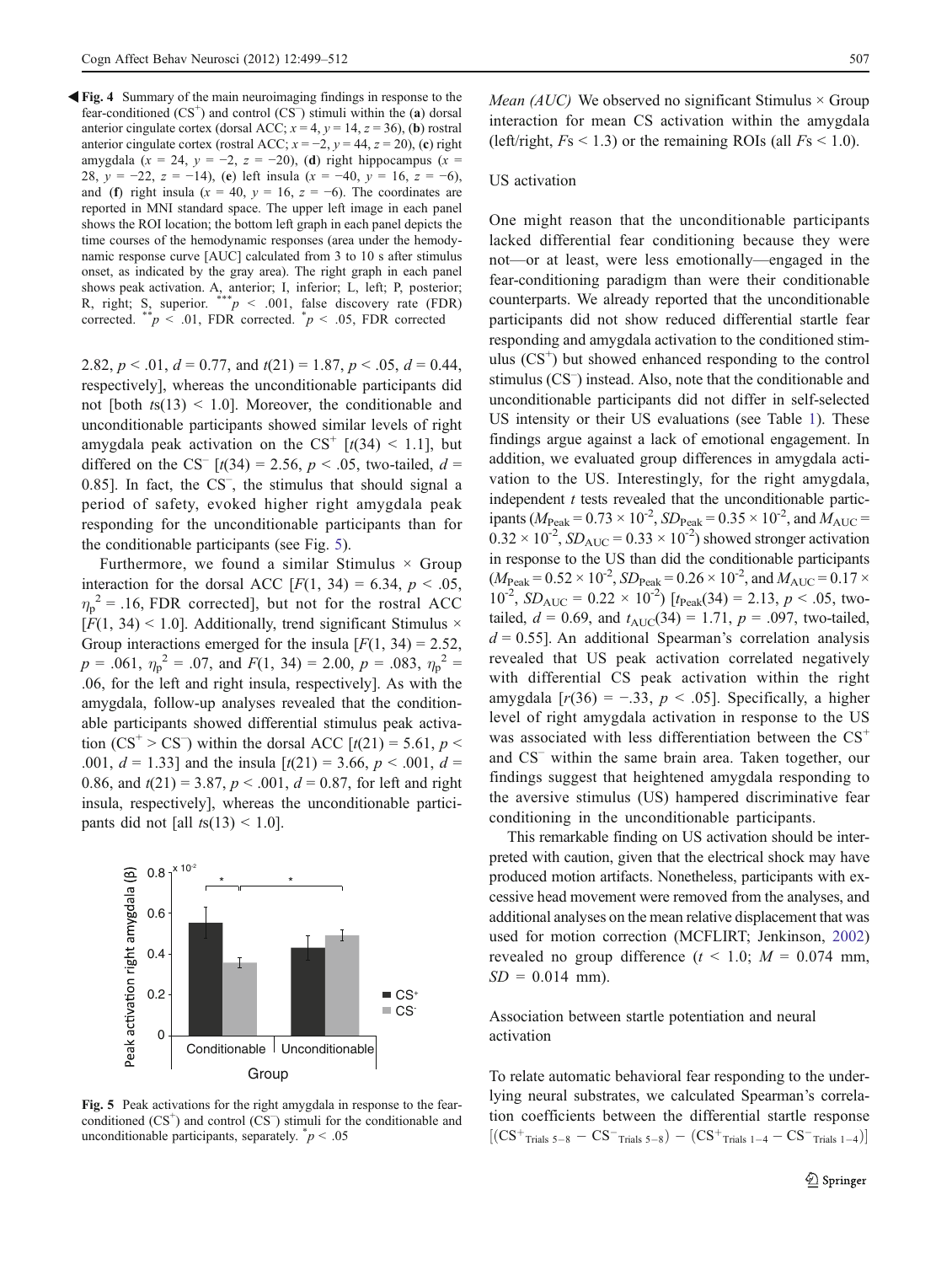and the differential neural activation  $\left( CS^{+} \right)_{\text{Trials } 1-8} - CS^{-} \right)$   $\left. \right.$   $\left. \right)$ These analyses revealed a significant correlation between the emotional expression of fear and neural activation within the right amygdala  $[r(36) = .37, p < .05]$ , as well as within the dorsal ACC  $[r(36) = .37, p < .05$ ; see Fig. [6a and b](#page-10-0)].

# Discussion

We designed the present study to examine individual differences in the emotional expression of discriminative fear learning (as indexed by EMG startle potentiation) in direct relation to its more cognitive expression (US expectancy) and underlying neural substrates. In line with previous research, discriminative fear learning was evident from the differential expression of fear  $(CS^{+} > CS^{-})$ , both at the behavioral level (startle potentiation and US expectancy) and at the neural level (ACC, amygdala, hippocampus, and insula). Moreover, we examined individual differences in discriminative fear learning by classifying participants according to whether they showed successful fear conditioning, as indicated by differential startle potentiation. Here we demonstrated that the conditionable participants were aware of the stimulus contingency and revealed stimulus differentiation within the amygdala and hippocampus. The unconditionable participants, on the other hand, showed impaired stimulus differentiation within the amygdala, while leaving the more cognitive expression of fear learning intact, as indicated by US-expectancy ratings and hippocampal activation. Interestingly, our findings suggest that relatively heightened amygdala activation in response to the US hampered discriminative fear conditioning in the unconditionable participants.

Discriminative fear learning, however, is crucial and adaptive, in that it allows us to predict and avoid future dangers. The rapid or exaggerated acquisition of aversive associations ("hyperconditionability"; Eysenck, [1979;](#page-11-0) Orr, Metzger, Lasko, Macklin, Peri & Pitman, [2000\)](#page-12-0), as well as the inability to inhibit fear responses in the presence of safety (impaired safety signal learning; Davis, Falls, & Gewirtz, [2000;](#page-11-0) Jovanovic, Kazama, Bachevalier, & Davis, [2012\)](#page-12-0), may be maladaptive and associated with the development of anxiety disorders (Lissek, Powers, McClure, Phelps, Woldehawariat, Grillon & Pine, [2005;](#page-12-0) Mineka & Oehlberg, [2008](#page-12-0)). The findings of our study are in line with

the impaired safety signal learning perspective (Davis, Falls & Gewirtz, [2000\)](#page-11-0). As opposed to the conditionable participants, who showed a reduction of startle potentiation from early to late acquisition to the stimulus that signaled a period of safety, the unconditionable participants did not reveal such a reduction of fear-potentiated startle responding. Furthermore, in response to the control stimulus, the unconditionable participants showed higher levels of startle potentiation and right amygdala activation as compared to the conditionable participants. In addition to lesion studies (Bechara et al., [1995](#page-11-0); LaBar, LeDoux, Spencer & Phelps, [1995](#page-12-0)), in which amygdala-damaged patients have shown impaired fear conditioning due to amygdala inactivation, the results of our study suggest that relatively heightened amygdala activation might have impaired discriminative fear learning in the unconditionable participants. Actually, although they are speculative, our findings suggest that the heightened activation of the right amygdala in response to the shock in the unconditionable participants might have hampered the forming of a specific aversive association between the fear-conditioned stimulus (as opposed to the control stimulus) and the shock. The heightened amygdala response in unconditionable participants could be indicative of increased fear intensity that facilitated the generalization of fear to the safety stimulus (see also Dunsmoor, Mitroff, & LaBar, [2009;](#page-11-0) Laxmi, Stork, & Pape, [2003\)](#page-12-0). As a result, the unconditionable participants responded equally to both stimuli, even though they noticed the difference in contingency. This autonomic "better safe than sorry" strategy might cause undue fear to safety stimuli that bear a (high) resemblance to the threat stimulus.

The findings of the present study further revealed a higher level of anxiety sensitivity (i.e., fear of anxietyrelated sensations) for the unconditionable than for the conditionable participants. This effect of conditionability was specific to the ASI and did not hold for the other measures (i.e., for trait anxiety and fear of spiders). As the ASI indexes fear of anxiety-related bodily sensations, the specific relation between fear conditioning and the ASI could be explained by the physical nature of the threat stimulus (i.e., a shock delivered to the leg). Previous research has not only demonstrated that anxiety sensitivity is related to increased risk of panic attacks (McNally, [2002;](#page-12-0) Zvolensky & Schmidt, [2007\)](#page-13-0) but has also suggested that the degree of anxiety sensitivity is associated with the severity of post-traumatic stress disorder symptoms (Fedoroff, Taylor, Asmundson, & Koch, [2000\)](#page-11-0). Our finding that the unconditionable participants reported higher anxiety sensitivity than did their conditionable counterparts may therefore indicate a mechanism by which individual differences might result in the overgeneralization of fear, which is proposed to be a core feature in anxiety disorders (e.g., Lissek, Rabin, McDowell, Dvir, Bradford, Geraci & Grillon, [2009;](#page-12-0) Mineka & Zinbarg, [1996\)](#page-12-0).

 $0$  With regard to the deconvolution analyses, the number of unreinforced  $CS^+$  trials (n = 2) in the present research design was enough to separate neural activation in response to the reinforced  $CS<sup>+</sup>$  trials from neural activation in response to the shock (see Fig. [4](#page-8-0) for the time courses of the hemodynamic responses). Nevertheless, this low number of unreinforced  $CS^+$  trials did not allow for separating neural activation into early and late acquisition phases. Therefore, we calculated differential neural activation across all trials instead  $\text{(\text{CS}^{+}\text{Trials 1-8} - \text{CS}^{-}\text{Trials 1-8})}.$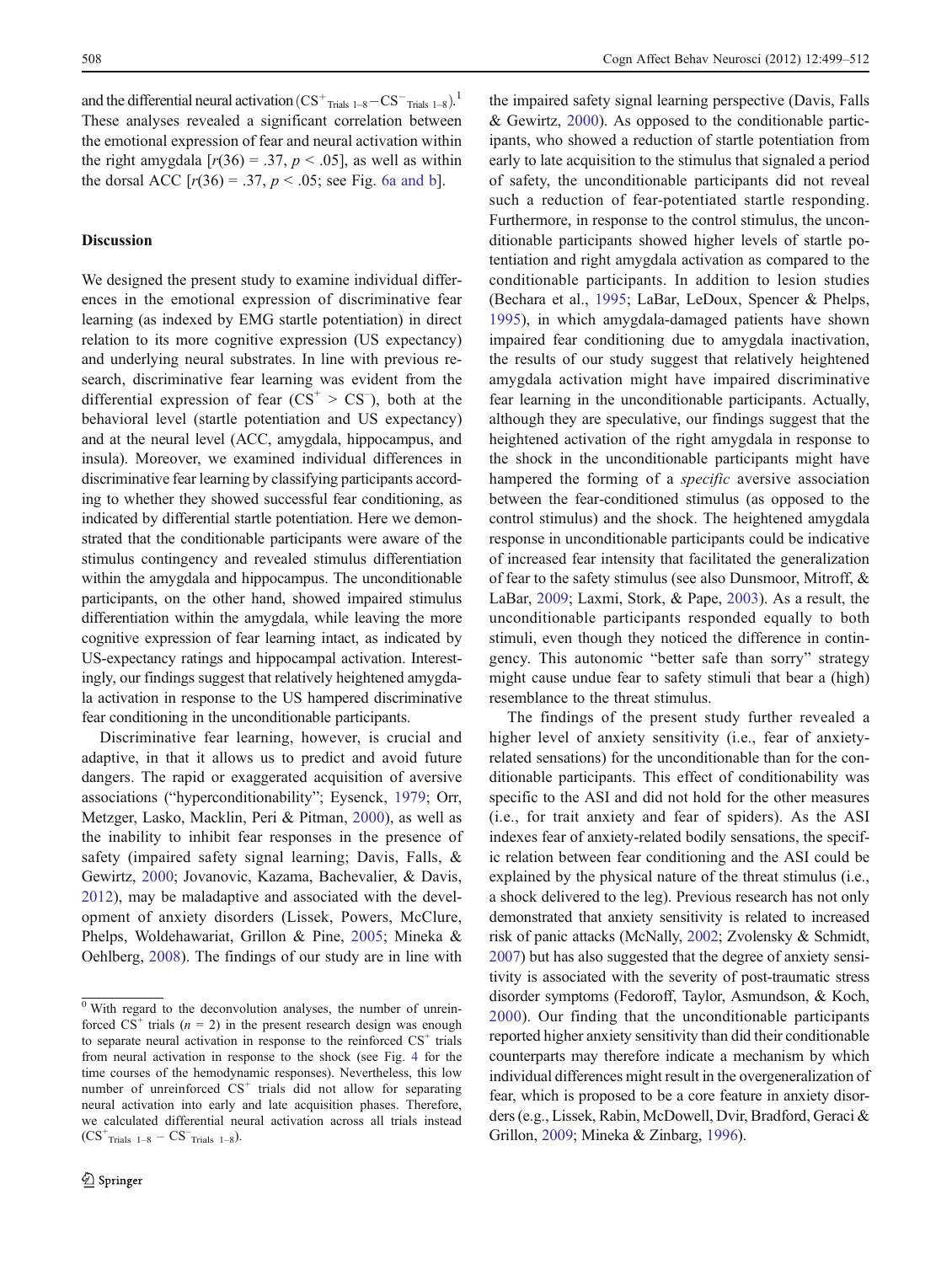<span id="page-10-0"></span>



Although the present study has not provided a direct comparison between startle potentiation and SCR, the results of our study provide evidence that startle potentiation is a usable and valuable index of the autonomic expression of fear in concurrent neuroimaging research on fear learning and memory. After applying imaging-artifact correction on the raw EMG signal (Allen et al., [2000\)](#page-11-0), we found, in line with previous research (Hamm & Weike, [2005;](#page-11-0) Kindt, Soeter, & Vervliet, [2009;](#page-12-0) Soeter & Kindt, [2010,](#page-12-0) [2011](#page-12-0); Weike et al., [2005](#page-13-0)), that conditioning of EMG startle potentiation dissociated from the more cognitive expression of fear conditioning. Furthermore, by analyzing the concurrent startle potentiation and neuroimaging data, we demonstrated a significant correlation between differential neural activation within the right amygdala and differential autonomic fear responding, as indexed by startle eyeblink potentiation. These findings support the central role of the amygdala in the autonomic expression of fear (Davis, [2006;](#page-11-0) LeDoux, [2000\)](#page-12-0).

The results of the present study further support roles for the ACC and insula in fear conditioning (cf. Mechias et al., [2010](#page-12-0); Sehlmeyer et al., [2009](#page-12-0)). Furthermore, inconsistent with the functional specialization of dorsal and ventral regions of the ACC (i.e., cognitive vs. emotional processing, respectively; see, e.g., Bush et al., [2000](#page-11-0)), the results of the present study showed stimulus differentiation for the conditionable participants relative to the unconditionable participants within the dorsal ACC, but not within the rostral ACC. This finding is surprising, given that the dorsal ACC is the putative cognitive region and that the two groups did not differ on the more cognitive expression of fear learning. On the other hand, this finding is in line with accumulating evidence suggesting that the functional specialization of dorsal and rostral regions of the ACC does not hold for fear conditioning. A recent meta-analysis, regarding the neuroimaging data on the role of ACC in the processing of anxiety and fear, concluded that, contrary to the traditional dichotomy, both subdivisions of the ACC make key contributions to emotional processing (Etkin, Egner, & Kalish, [2011\)](#page-11-0). More specifically, this meta-analysis provides strong evidence that the dorsal ACC is involved in the expression of conditioned fear responses (as indexed by SCR).

Some of our neural effects were reported for peak activity values, but not for mean activity (AUC) values. For instance, we observed differences in amygdala and dorsal ACC activation between conditionable and unconditionable participants in the peak analyses, but not in the AUC analyses. This might indicate that the shape of the hemodynamic response curve differs between conditionable and unconditionable participants, but the overall magnitude of the neural response does not, or does so to a lesser degree. These differences could reflect strong but brief activation in response to the  $CS<sup>+</sup>$  for conditionable participants, as opposed to weaker but more sustained activation for unconditionable participants. Yet the consequences of these differences in brain activity—as well as whether it is meaningful that one measure of brain activity detected differences, whereas the other did not—await further investigation.

Some limitations of this study should be noted. First, on the basis of fear-potentiated startle responding, 38% of the participants were classified as unconditionable. As all of the participants were aware of the CS–US contingency, the relatively high proportion of unconditionable participants might raise questions about the reliability of using startle potentiation as an index of autonomic fear conditioning in the scanner. However, further analyses revealed that the unconditionable participants were classified as such not because they were nonresponsive, but because they responded to both stimuli and did not learn to discriminate between the fearconditioned and the control stimulus. Our fear-conditioning paradigm inside the scanner—which encompassed scanner noise, aversive shocks, and loud startle probes—possibly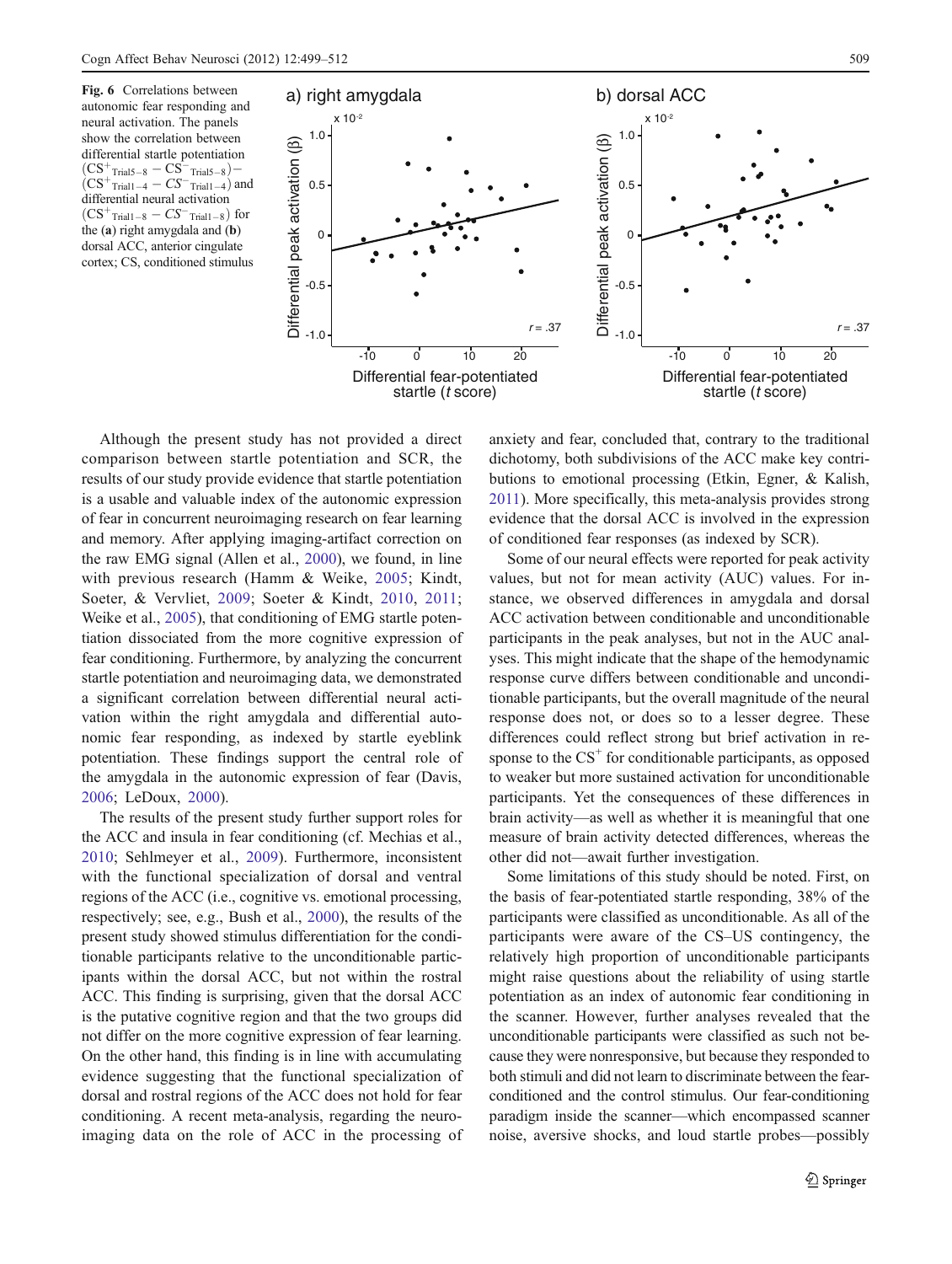<span id="page-11-0"></span>induced more anxiety and resulted in more generalization of learned fear than would comparable fear-conditioning paradigms performed outside the scanner. We did not repeat the experiment outside the scanner to test this assumption and to cross-validate the use of EMG startle potentiation during scanning. Second, due to methodological variations in data acquisition (e.g., continuous fMRI and EMG recordings vs. ordinal expectancy ratings) and in data processing (e.g., the possibility of separating early vs. late acquisition in the behavioral but not in the neural data) across the different measures of fear learning, we inevitably had to average and analyze over different numbers of trials. This might have reduced to some extent the convergence between the measures that we used.

Taken together, the results reported in the present study provide first evidence for the potential of examining startle potentiation as an index of the emotional expression of fear in fMRI research. The concurrent use of neural (fMRI) and behavioral (both emotional and cognitive) data in fear conditioning may open new ways to investigate individual differences in human fear learning. Research on individual differences regarding the divergence between emotional and cognitive expressions of fear learning and its underlying neural substrates may, for example, provide valuable insights for understanding the transition from adaptive to maladaptive fear learning.

Author note Data were collected at the Academic Medical Center, 1100 DD Amsterdam, The Netherlands. We thank Hagar Donners, Marieke G. N. Bos, and Dieuwke Sevenster for their assistance in data collection, Paul F. C. Groot for his technical assistance during the scanning sessions, and Bert Molenkamp for his overall technical assistance.

Open Access This article is distributed under the terms of the Creative Commons Attribution License which permits any use, distribution, and reproduction in any medium, provided the original author(s) and the source are credited.

## References

- Allen, P. J., Josephs, O., & Turner, R. (2000). A method for removing imaging artifact from continuous EEG recorded during functional MRI. NeuroImage, 12, 230–239.
- Baas, D., Aleman, A., & Kahn, R. S. (2004). Lateralization of amygdala activation: A systematic review of functional neuroimaging studies. Brain Research Reviews, 45, 96–103.
- Baker, K. B., & Kim, J. J. (2004). Amygdalar lateralization in fear conditioning: Evidence for greater involvement of the right amygdala. Behavioral Neuroscience, 118, 15–23. doi[:10.1037/](http://dx.doi.org/10.1037/0735-7044.118.1.15) [0735-7044.118.1.15](http://dx.doi.org/10.1037/0735-7044.118.1.15)
- Bechara, A., Tranel, D., Damasio, H., Adolphs, R., Rockland, C., & Damasio, A. R. (1995). Double dissociation of conditioning and declarative knowledge relative to the amygdala and hippocampus in humans. Science, 269, 1115–1118. doi:[10.1126/science.7652558](http://dx.doi.org/10.1126/science.7652558)
- Benjamini, Y., & Hochberg, Y. (1995). Controlling the false discovery rate: A practical and powerful approach to multiple

 $\textcircled{2}$  Springer

testing. Journal of the Royal Statistical Society: Series B, 57, 289–300.

- Bishop, S., Duncan, J., Brett, M., & Lawrence, A. D. (2004). Prefrontal cortical function and anxiety: Controlling attention to threatrelated stimuli. Nature Neuroscience, 7, 184–188.
- Bonmasser, G., Hadjikhani, N., Ives, J. R., Hinton, D., & Belliveau, J. W. (2001). Influence of EEG electrodes on the BOLD fMRI signal. Human Brain Mapping, 14, 108–115.
- Bradley, M. M., & Lang, P. J. (1994). Measuring emotion: The Self-Assessment Manikin and the Semantic Differential. Journal of Behavior Therapy and Experimental Psychiatry, 25, 49–59.
- Bush, G., Luu, P., & Posner, M. I. (2000). Cognitive and emotional influences in anterior cingulate cortex. Trends in Cognitive Sciences, 4, 215–222.
- Cheng, D. T., Knight, D. C., Helmstetter, F. J., & Smith, C. N. (2006). Human amygdala activity during the expression of fear responses. Behavioral Neuroscience, 120, 1187–1195.
- Cheng, D. T., Richards, J., & Helmstetter, F. J. (2007). Activity in the human amygdala corresponds to early, rather than late period autonomic responses to a signal for shock. Learning & Memory, 14, 485–490.
- Critchley, H. D., Melmed, R. N., Featherstone, E., Mathias, C. J., & Dolan, R. J. (2002). Volitional control of autonomic arousal: A functional magnetic resonance study. NeuroImage, 16, 909–919.
- Davis, M. (2006). Neural systems involved in fear and anxiety measured with fear-potentiated startle. American Psychologist, 61, 741–756.
- Davis, M., Falls, W. A., & Gewirtz, J. (2000). Neural systems involved in fear inhibition: Extinction and conditioned inhibition. In M. Myslobodsky & I. Weiner (Eds.), Contemporary issues in modeling psychopathology (pp. 113–142). Norwell, MA: Kluwer.
- Dunsmoor, J. E., Mitroff, S. R., & LaBar, K. S. (2009). Generalization of conditioned fear along a dimension of increasing fear intensity. Learning & Memory, 16, 460–469.
- Dunsmoor, J. E., Prince, S. E., Murty, V. P., Kragel, P. A., & LaBar, K. S. (2011). Neurobehavioral mechanisms of human fear generalization. NeuroImage, 55, 1878–1888.
- Etkin, A., Egner, T., & Kalish, R. (2011). Emotional processing in anterior cingulate and medial prefrontal cortex. Trends in Cognitive Sciences, 15, 85–93.
- Eysenck, H. (1979). The conditioning model of neurosis. Behavioral and Brain Sciences, 2, 155–199.
- Fedoroff, I. C., Taylor, S., Asmundson, G. J. G., & Koch, W. J. (2000). Cognitive factors in traumatic stress reactions: Predicting PTSD sympotoms from anxiety sensitivity and beliefs about harmful events. Behavioural and Cognitive Psychotherapy, 28, 5–15.
- Fredrikson, M., Furmark, T., Tillfors Olsson, M., Fischer, H., Andersson, J., & Langstrom, B. (1998). Functional neuroanatomical correlates of electrodermal activity: A positron emission tomographic study. Psychophysiology, 35, 179–185.
- Glover, G. H. (1999). Deconvolution of impulse response in eventrelated BOLD fMRI. NeuroImage, 9, 416–429.
- Grouiller, F., Vercueil, L., Krainik, A., Segebarth, C., Kahane, P., & David, O. (2007). A comparative study of different artefact removal algorithms for EEG signals acquired during functional MRI. NeuroImage, 38, 124–137.
- Hajcak, G., Castille, C., Olvet, D. M., Dunning, J. P., Roohi, J., & Hatchwell, E. (2009). Genetic variation in brain-derived neurotrophic factor and human fear conditioning. Genes, Brain, and Behavior, 8, 80–85.
- Hamm, A. O., & Weike, A. I. (2005). The neuropsychology of fear learning and fear regulation. International Journal of Psychophysiology, 57, 5–14.
- Hartley, C. A., Fischl, B., & Phelps, E. A. (2011). Brain structure correlates of individual differences in the acquisition and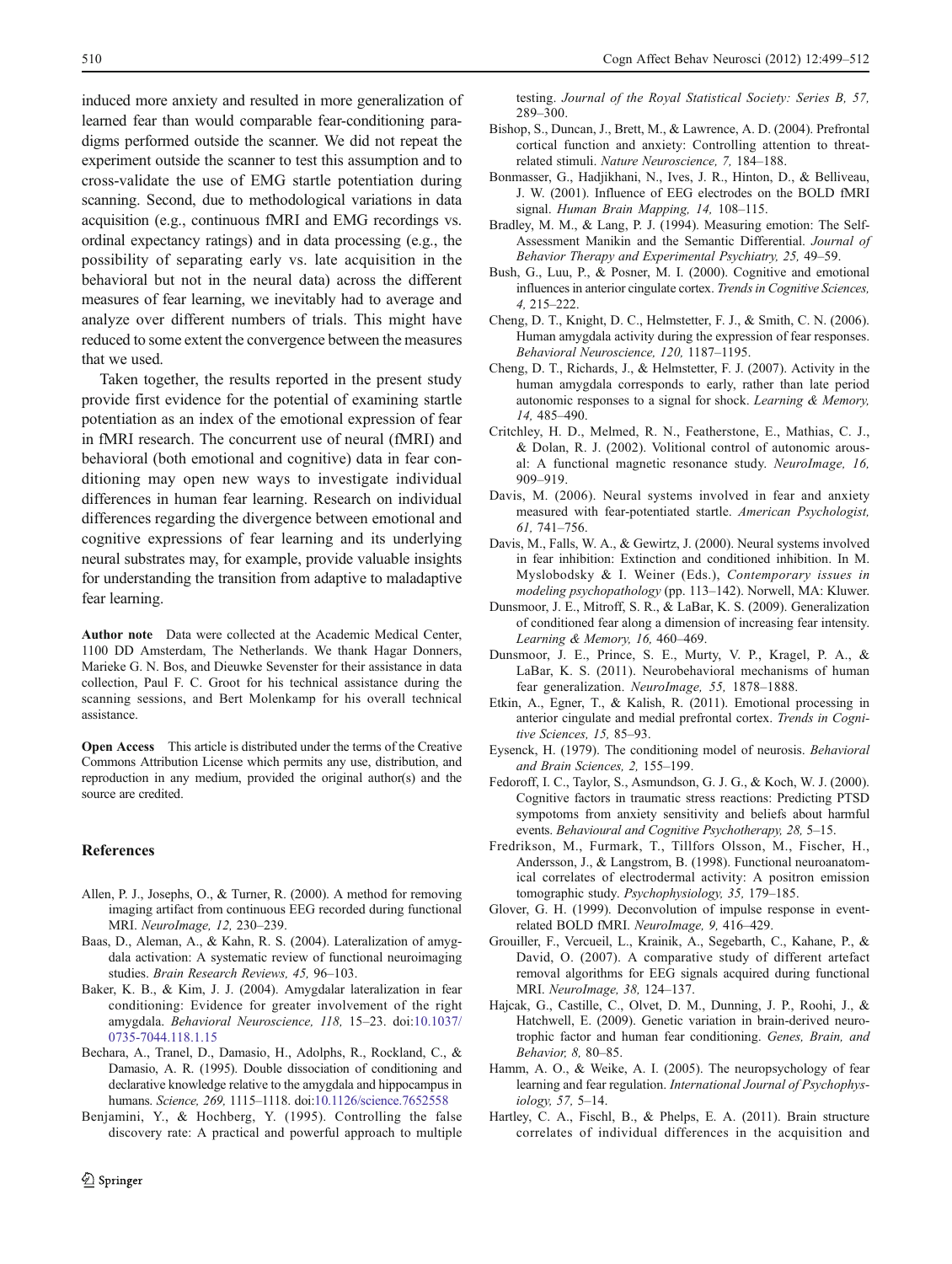<span id="page-12-0"></span>inhibition of conditioned fear. Cerebral Cortex. doi:[10.1093/cercor/](http://dx.doi.org/10.1093/cercor/bhq1253) [bhq1253](http://dx.doi.org/10.1093/cercor/bhq1253)

- Heller, A. S., Greischar, L. L., Honor, A., Anderle, M. J., & Davidson, R. J. (2011). Simultaneous acquisition of corrugator electromyography and functional magnetic resonance imaging: A new method for objectively measuring affect and neural activity concurrently. NeuroImage, 58, 930–934. doi[:10.1016/j.neuroimage.2011.06.057](http://dx.doi.org/10.1016/j.neuroimage.2011.06.057)
- Hodgson, R., & Rachman, S. (1974). II. Desynchrony in measures of fear. Behaviour Research and Therapy, 12, 319–326.
- Indovina, I., Robbins, T. W., Núñez-Elizalde, A. O., Dunn, B. D., & Bishop, S. J. (2011). Fear-conditioning mechanisms associated with trait vulnerability to anxiety in humans. Neuron, 69, 563– 571. doi:10.1016/j.neuron.2010.12.034
- Jenkinson, M. (2002). Improved optimization for the robust and accurate linear registration and motion correction of brain images. NeuroImage, 17, 825–841.
- Jovanovic, T., Kazama, A., Bachevalier, J., & Davis, M. (2012). Impaired safety signal learning may be a biomarker of PTSD. Neuropharmacology, 62, 695-704. doi:10.1016/ j.neuropharm.2011.02.023
- Kim, J. J., & Jung, M. W. (2006). Neural circuits and mechanisms involved in Pavlovian fear conditioning: A critical review. Neuroscience and Biobehavioral Reviews, 30, 188–202.
- Kindt, M., Soeter, M., & Vervliet, B. (2009). Beyond extinction: Erasing human fear responses and preventing the return of fear. Nature Neuroscience, 12, 256–258.
- Klorman, R., Weerts, T. C., Hastings, J. E., Melamed, B. G., & Lang, P. J. (1974). Psychometric decription of some specificfear questionnaires. Behavior Therapy, 5, 401–409.
- Knight, D. C., Nguyen, H. T., & Bandettini, P. A. (2005). The role of the human amygdala in the production of conditioned fear responses. NeuroImage, 26, 1193–1200.
- Knight, D. C., Smith, C. N., Cheng, D. T., Stein, E. A., & Helmstetter, F. J. (2004). Amygdala and hippocampal activity during acquisition and extinction of human fear conditioning. Cognitive, Affective, & Behavioral Neuroscience, 4, 317–325. doi:10.3758/ CABN.4.3.317
- Krakow, K., Allen, P. J., Symms, M. R., Lemieux, L., Josephs, O., & Fish, D. R. (2000). EEG recording during fMRI experiments: Image quality. Human Brain Mapping, 10, 10– 15.
- LaBar, K. S., & Cabeza, R. (2006). Cognitive neuroscience of emotional memory. Nature Reviews Neuroscience, 7, 54–64.
- LaBar, K. S., Gatenby, J. C., Gore, J. C., LeDoux, J. E., & Phelps, E. A. (1998). Human amygdala activation during conditioned fear acquisition and extinction: A mixed-trial fMRI study. Neuron, 20, 937–945.
- LaBar, K. S., LeDoux, J. E., Spencer, D. D., & Phelps, E. A. (1995). Impaired fear conditioning following unilateral temporal lobectomy in humans. Journal of Neuroscience, 15, 6846– 6855.
- Lang, P. J., Bradley, M. M., & Cuthbert, B. N. (2005). International Affective Picture System (IAPS): Affective ratings of pictures and instruction manual (Technical Report No. A-6). Gainesville, FL: University of Florida, Center for Research in Psychophysiology.
- Laufs, H., Daunizeau, J., Carmichael, D. W., & Kleinschmidt, A. (2008). Recent advances in recording electrophysiological data simultaneously with magnetic resonance imaging. NeuroImage, 40, 515–528.
- Laxmi, T. R., Stork, O., & Pape, H.-C. (2003). Generalisation of conditioned fear and its behavioral expression in mice. Behavioural Brain Research, 145, 89–98.
- LeDoux, J. E. (2000). Emotion circuits in the brain. Annual Review of Neuroscience, 23, 155–184. doi:10.1146/annurev.neuro.23.1.155
- Lemieux, L., Allen, P. J., Franconi, F., Symms, M. R., & Fish, D. R. (1997). Recodring of EEG during fMRI experiments: Patient safety. Magnetic Resonance in Medicine, 38, 943–952.
- Lissek, S., Powers, A. S., McClure, E. B., Phelps, E. A., Woldehawariat, G., Grillon, C., & Pine, D. S. (2005). Classical fear conditioning in the anxiety disorders: A meta-analysis. Behaviour Research and Therapy, 43, 1391–1424. doi:10.1016/j.brat.2004.10.007
- Lissek, S., Rabin, S. J., McDowell, D. J., Dvir, S., Bradford, D. E., Geraci, M., & Grillon, C. (2009). Impaired discriminative fear-conditioning resulting from elevated fear responding to learned safety cues among individuals with panic disorder. Behaviour Research and Therapy, 47, 111–118. doi:10.1016/ j.brat.2008.10.017
- Liu, J. Z., Dai, T. H., Elster, T. H., Sahgal, V., Brown, R. W., & Yue, G. H. (2000). Simultaneous measurement of human joint force, surface electromyograms, and functional MRI-measured brain activation. Journal of Neuroscience Methods, 101, 49–57.
- Lonsdorf, T. B., Weike, A. I., Golkar, A., Schalling, M., Hamm, A. O., & Ohman, A. (2010). Amygdala-dependent fear conditioning in humans is modulated by the BDNFval66met polymorphism. Behavioral Neuroscience, 124, 9–15.
- McNally, R. J. (2002). Anxiety sensitivity and panic attacks. Biological Psychiatry, 52, 938–946.
- Mechias, M.-L., Etkin, A., & Kalish, R. (2010). A meta-analysis of instructed fear studies: Implications for conscious appraisal of threat. NeuroImage, 49, 1760–1768.
- Mineka, S., & Oehlberg, K. (2008). The relevance of recent developments in classical conditioning to understanding etiology and maintenance of anxiety disorders. Acta Psychologica, 127, 567– 580.
- Mineka, S., & Zinbarg, R. (1996). Conditioning and ethological models of anxiety disorders: Stress-in-dynamic-context anxiety models. In D. A. Hope (Ed.), Perspective on anxiety, panic, and fear (Vol. 43, pp. 135–210). Lincoln, NE: University of Nebraska Press.
- Nagai, Y., Critchley, H. D., Featherstone, E., Trimble, M. R., & Dolan, R. J. (2004). Activity in ventromedial prefrontal cortex covaries with sympathetic skin conductance level: A physiological account of a "default mode" of brain function. NeuroImage, 22, 243–251.
- Orr, S. P., Metzger, L. J., Lasko, N. B., Macklin, M. L., Peri, T., & Pitman, R. K. (2000). De novo conditioning in trauma-exposed individuals with and without posttraumatic stress disorder. Journal of Abnormal Psychology, 109, 290–298.
- Peterson, R. A., & Reiss, S. (1992). Anxiety sensitivity index revised test manual. Worthington, OH: International Diagnostic Systems.
- Phelps, E. A. (2004). Human emotion and memory: Interactions of the amygdala and hippocampal complex. Current Opinion in Neurobiology, 14, 198–202.
- Sehlmeyer, C., Schöning, S., Zwitserlood, P., Pfleiderer, B., Kircher, T., Arolt, V., & Konrad, C. (2009). Human fear conditioning and extinction in neuroimaging: A systematic review. PLoS ONE, 4, e5865. doi:10.1371/journal.pone.0005865
- Smith, S. M. (2002). Fast robust automated brain extraction. Human Brain Mapping, 17, 143–155.
- Soeter, M., & Kindt, M. (2010). Dissociating response systems: Erasing fear from memory. Neurobiology of Learning and Memory, 94, 30–41.
- Soeter, M., & Kindt, M. (2011). Disrupting reconsolidation: Pharmacological and behavioral manipulations. Learning and Memory, 18, 357–366.
- Spielberger, C. D., Gorsuch, R. L., & Lushene, R. E. (1970). Manual for the State–Trait Anxiety Inventory. Palo Alto, CA: Consulting Psychologists Press.
- Squire, L. R. (2004). Memory systems of the brain: A brief history and current perspective. Neurobiology of Learning and Memory, 82, 171–177.